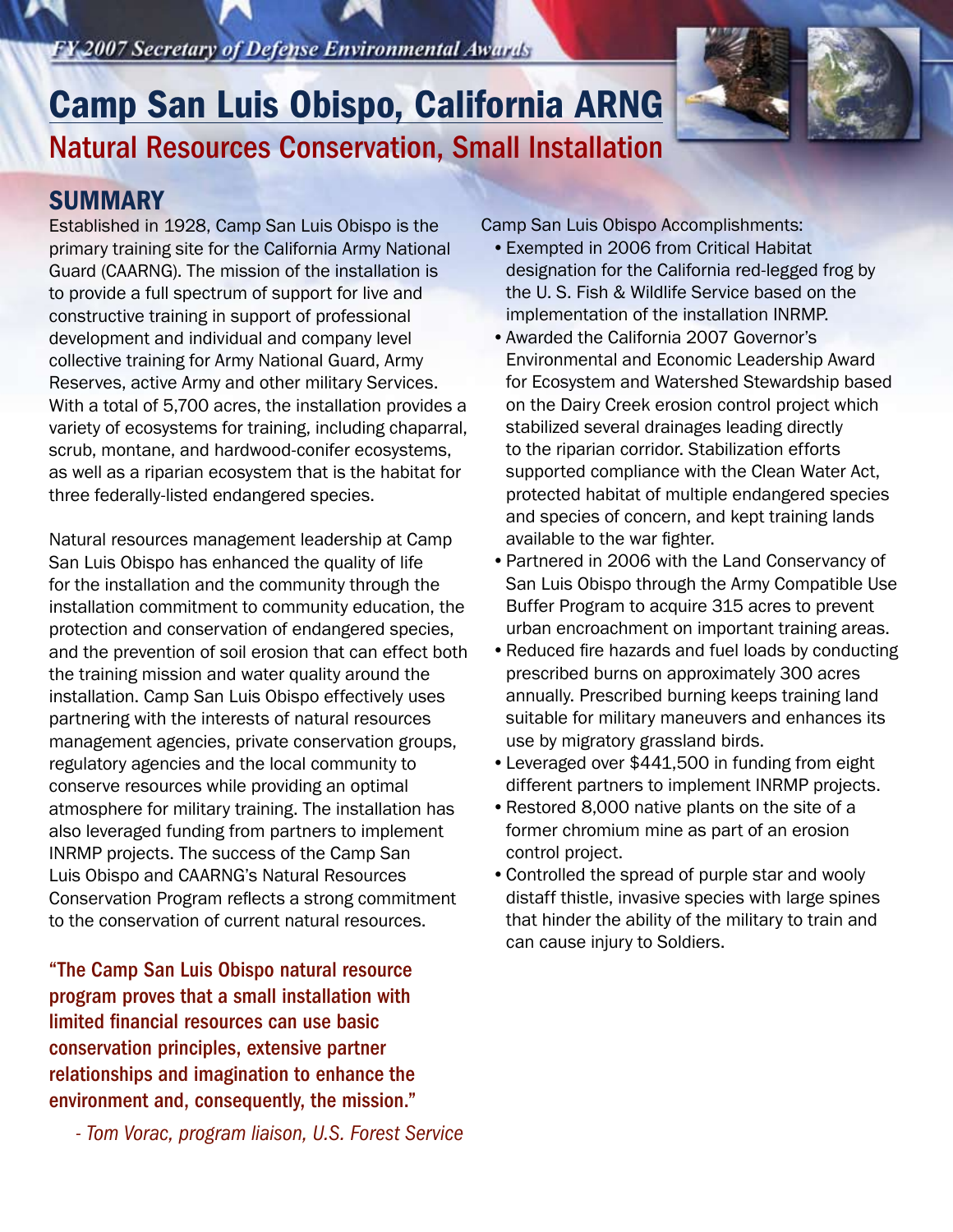# **INTRODUCTION**

Established in 1928, Camp San Luis Obispo is the primary professional training site for the California Army National Guard (CAARNG). The mission of Camp San Luis Obispo is to provide a full spectrum of support for live and constructive training in support of professional development and individual and company level collective training for Army National Guard. Other entities, including active Army, Army Reserves and other military Services, utilize ranges, training areas and classroom facilities. The installation also hosts the 223rd Infantry Regiment, which is the regional schoolhouse for Non Commissioned Officers and Officer Development. Camp San Luis Obispo has about 400 full-time staff.

Camp San Luis Obispo is a 5,700 acre installation packed with a variety of ecosystems. The chaparral/ scrub/montane hardwood-conifer ecosystem covers approximately 32 percent of the training site. The grassland ecosystem covers approximately 47 percent, and the oak woodland ecosystem covers approximately six percent. The riparian ecosystem covers approximately one percent along intermittent and perennial streams. Approximately 44.46 miles of streams help make up the Morro Bay Watershed, which includes 11 percent of Camp San Luis Obispo.

The installation's Integrated Natural Resources Management Plan (INRMP) was completed in November of 2001 and was last reviewed for operation and effect in February of 2007 by statutory stakeholders. Goals and objectives were examined and projects involving soil erosion and endangered species were both updated and developed. Efforts to manage natural resources at Camp San Luis Obispo highlighted in the INRMP have achieved preservation of 3,000 acres – over 60 percent – of the installation in its natural state.

# **BACKGROUND**

The goals and objectives of Camp San Luis Obispo's INRMP include extensive environmental work and initiatives to ensure ranges and training areas are sustained to serve the training needs of the military for both the immediate and long term future. In order to meet training demands, the installation addressed the impacts to threatened and endangered species.

Working with the U.S. Fish and Wildlife Service, the installation currently operates under two biological opinions; one that allows for maintenance of San Benito Creek, and another that addresses grazing in the Chorro Creek bog thistle enclosure.

The goals, objectives, projects and timelines outlined in the INRMP have been incorporated into the installation's Environmental Management System (EMS). The goals and objectives are periodically measured and monitored to ensure progress is being made and that they are still suitable and adequate for the constantly evolving mission of the installation. This proactive management ensures that the installation's senior leadership is aware of and appropriately mitigates risk to the mission and the environment.

The Camp San Luis Obispo natural resources management program is managed jointly between the Conservation Branch of the Environmental Directorate at the State's Joint Forces Headquarters (JFHQ) and the headquarters staff at Camp San Luis Obispo. The conservation branch staff includes a senior environmental planner who also serves as the program manager, four biologists and a cultural resources specialist. Three members of the staff are state employees and six are contractors. The conservation staff is complemented by the integrated training area management (ITAM) coordinator and a land rehabilitation and maintenance (LRAM) specialist.

# Program Summary

A milestone of Camp San Luis Obispo's Natural Resources Management Program was validated in 2006 when the U.S. Fish and Wildlife Service determined that the installation's INRMP provides a conservation benefit to the California red-legged frog and did not designate critical habitat on the installation. The INRMP objective of conserving threatened and endangered species in accordance with the Endangered Species Act also worked to the Army's advantage by ensuring the installation's continued ability to support training and operations.

Another milestone came in 2007 when Camp San Luis Obispo staff completed the Dairy Creek Erosion Control Project. Land was stabilized in multiple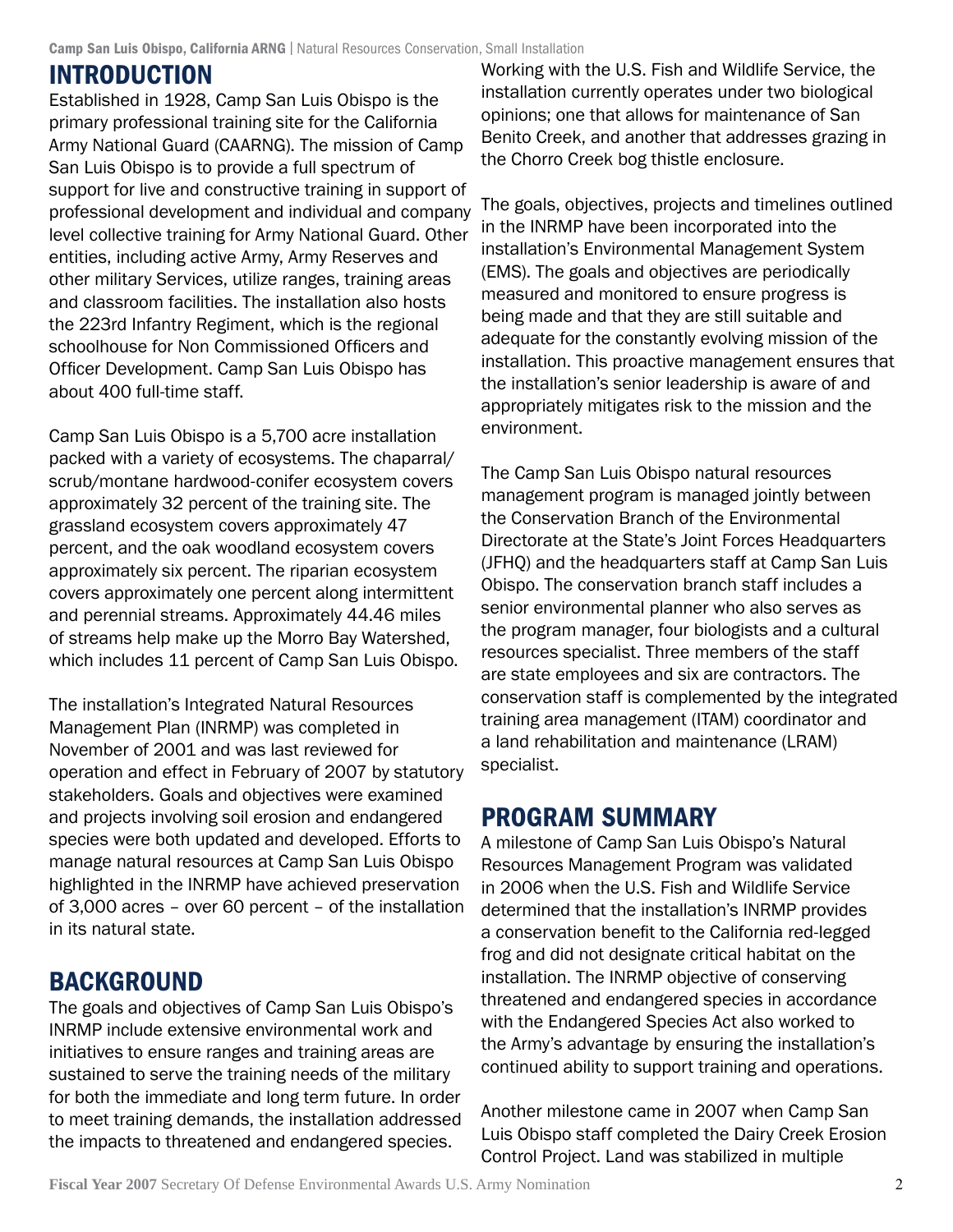riparian corridors with increased native vegetation and tree plantings to stave off erosion. Camp San Luis Obispo staff complied with the Clean Water Act and the Endangered Species Act by sustaining and protecting these riparian corridors used by multiple endangered species. These efforts won the CAARNG the 2007 California Governor's Environmental and Economic Leadership Award for Ecosystem and Watershed Stewardship. Soil stabilization and erosion reduction efforts meet the INRMP objectives of sustaining training lands through rehabilitation and management of natural resources within the spirit and letter of environmental laws, including the Clean Water Act.



*Sustaining and protecting riparian corridors won the CAARNG the 2007 California Governor's Environmental and Economic Leadership Award for Ecosystem and Watershed Stewardship. It also stabilizes the corridors for use as training areas.*

To better manage for encroachment and its affects on training and natural resources, the installation began partnering, in 2006, with the Land Conservancy of San Luis Obispo. Camp San Luis Obispo, as part of the Army Compatible Use Buffer (ACUB) program, acquired 315 buffer acres that secure the training mission by preventing urban encroachment. This is the first step of the ACUB process in conserving up to 1,500 acres of land from 72 separate tracts of land, with the primary focus being on land that will affect range operations, followed by land with water rights to the Chorro Reservoir Watershed. The process of installation buffering is an objective of the INRMP, specifically ensuring no net loss in the capability of installation lands to support existing and projected military training and operations.

# Accomplishments Program Management

The installation ITAM and Natural Resources Management staffs meet regularly with installation training support, ITAM program staff and associated facility operations personnel to:

- •Map out suitable locations for training operations and activities, and include timelines.
- •Address conservation of training lands and any required restoration efforts.
- •Examine other topics (endangered and sensitive species, prescribed burning, grazing issues) that training support needs to be aware of .

The installation uses the National Environmental Policy Act (NEPA) to make informed decisions to determine natural resources impacts on projects like training activities and construction. The INRMP objective of ensuring the Camp San Luis Obispo Natural Resources Program is coordinated with installation organizations is met.

Camp San Luis Obispo has a number of projects within its INRMP to support the installation's goals and objectives. The installation has implemented a large percent of INRMP projects identified over the last two years. To use money most efficiently, the installation has prioritized projects for implementation and has worked hard at pursuing alternate funding streams and methods to accomplish INRMP projects. Partnerships (Table 1) and cost savings related to partnering (Table 2) have allowed Camp San Luis Obispo to implement a number of projects that have saved the installation over \$441,500.

Best management practices learned on Camp San Luis Obispo are translated to other installations in the region, including Camp Roberts Training Site. By providing best management techniques, (erosion control and wildlife management), among multiple installations, funding can be allocated for projects that produce the greatest benefits.

# Mission Enhancement

All installation activities at Camp San Luis Obispo are designed to maintain and enhance the quality of training lands for natural resources and Soldiers.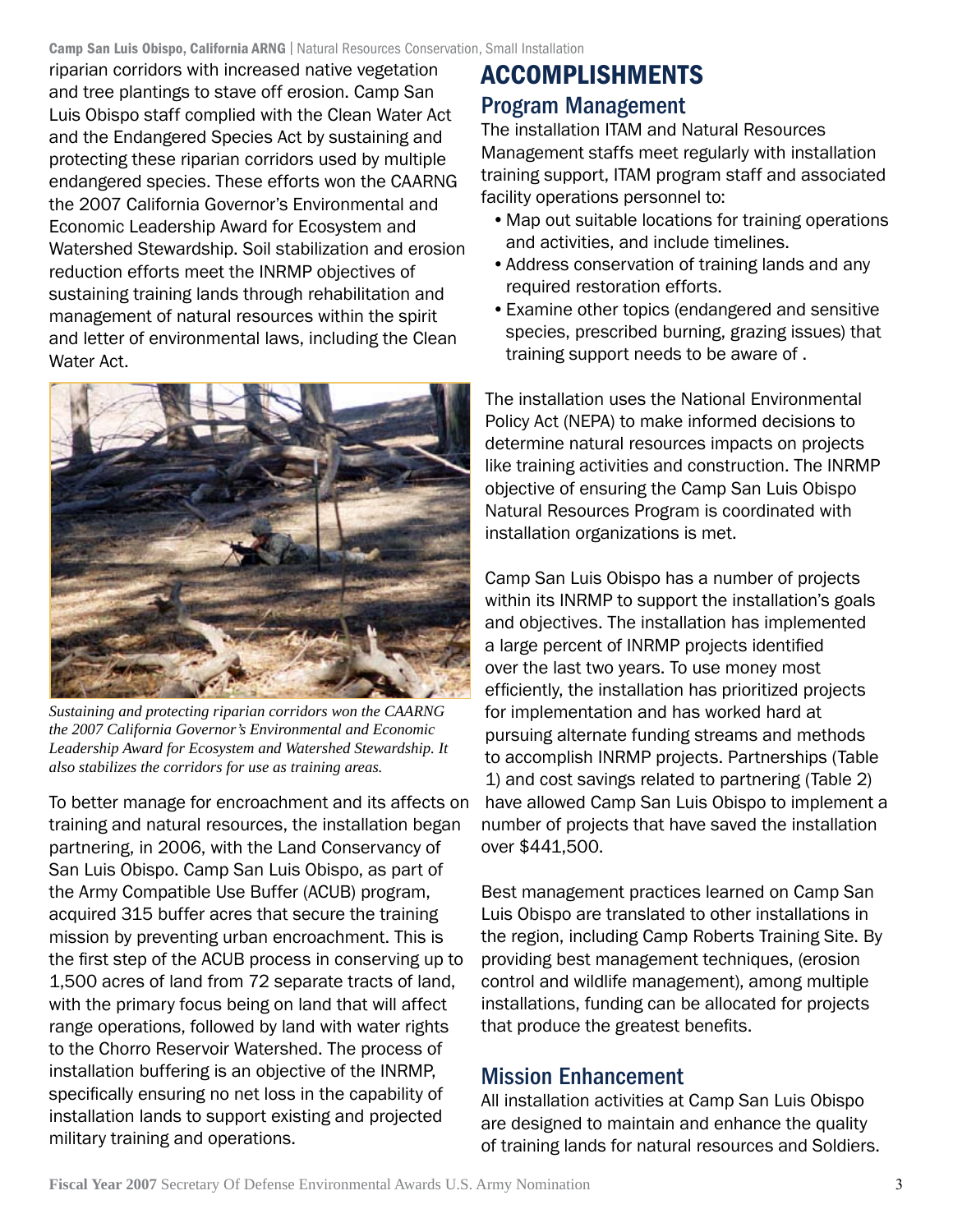| <b>Table 1: Key Partnerships</b>                                |                                                                                                                                                            |  |  |  |
|-----------------------------------------------------------------|------------------------------------------------------------------------------------------------------------------------------------------------------------|--|--|--|
| <b>Partner</b>                                                  | <b>Cooperative Activity</b>                                                                                                                                |  |  |  |
| Central Coast Regional<br><b>Water Quality Control</b><br>Board | Testing areas for site drainages and<br>monitoring sediment loads and turbidity.                                                                           |  |  |  |
| U.S. Fish & Wildlife<br>Service                                 | Cooperative partner for development and<br>implementation of the installation's INRMP.<br>This includes the management of federally<br>listed T&E species. |  |  |  |
| California Department<br>of Fish and Game<br>(CDFG)             | Cooperative partner for the development and<br>implementation of the installation's INRMP.                                                                 |  |  |  |
| Morro Bay National<br>Marine Estuary Program<br>(MBNEP)         | Partnership in the management of migratory<br>fish and protection of Morro Bay National<br>Estuary.                                                        |  |  |  |
| California Department<br>of Forestry                            | Land management in conjunction with<br>Los Padres National Forest and watershed<br>protection.                                                             |  |  |  |

| Table 2: Partnership Cost Savings                          |                                |                                                                                     |                                  |                                       |  |
|------------------------------------------------------------|--------------------------------|-------------------------------------------------------------------------------------|----------------------------------|---------------------------------------|--|
| <b>Activity</b>                                            | <b>Total</b><br><b>Funding</b> | <b>Partners</b>                                                                     | <b>Partner</b><br><b>Funding</b> | CAARNG/<br><b>NGB Funding</b>         |  |
| Watershed<br>Assessment                                    | \$155,000                      | CDFG, MBNEP,<br>Pacific<br>Watershed<br>Associates, CA<br>Polytechnic<br>University | \$143,500                        | \$11,500                              |  |
| <b>2006 ACUB</b><br>Program                                | \$448,000                      | LCSLO and<br><b>MBNEP</b>                                                           | \$98,000                         | \$350,000<br>(federal<br>funding-OSD) |  |
| <b>2007 ACUB</b><br>Program                                | \$350,000                      | LCSLO, MBNEP<br>and the City<br>of San Luis<br>Obispo                               | Unknown<br>at this<br>time       | \$350,000<br>(federal<br>funding-NGB) |  |
| CCC<br>Watershed<br>Crew-2007                              | \$15,000                       | California<br>Conservation<br>Corps and<br><b>MBNEP</b>                             | \$15,000<br>(grant)              | \$0                                   |  |
| CCC<br>Watershed<br>Crew-2006                              | \$10,000                       | California<br>Conservation<br>Corps and<br><b>MBNEP</b>                             | \$10,000<br>(grant)              | \$0                                   |  |
| Dairy Creek<br>Management                                  | \$15,000                       | <b>MBNEP</b>                                                                        | \$15,000<br>(grant)              | \$0                                   |  |
| Cattle/<br><b>Wildlife Water</b><br>Sources<br>Development | \$100,000                      | <b>NRCS</b>                                                                         | \$100,000<br>(grant)             | \$11,400                              |  |
| Riparian<br>Fencing                                        | \$60,000                       | <b>MBNEP</b>                                                                        | \$60,000<br>(grant)              | \$0                                   |  |

Prescribed burns not only create better habitat for grassland birds, but also reduce fuel loads within live fire impact areas. In the case of Camp San Luis Obispo's erosion control projects, road and land stabilization ensures continued access to training areas, while grazing programs improve area quality by reducing shrubs, which can impede equipment mobility and make traversing training lands unsafe for Soldiers. Camp San Luis Obispo enjoys extraordinary integration and coordination between Command, Environmental, ITAM and Facilities directorates. ITAM and Natural Resources staffs work together with trainers on a daily basis to ensure all environmental and training needs are fully compatible.



 *Bank stabilization with native vegetation staves off soil erosion.*

#### Land Use Management

The Camp San Luis Obispo grazing lease returns a maximum of \$40,000 to the installation, depending on any work-in-kind performed by the lessee. Use of these reimbursable funds is at the discretion of the commander, but traditionally, monies have been used for projects like pasture and perimeter fencing and cattle guards. The agricultural lease raises approximately \$1,500 a year. This money is received back at the installation in the form of reimbursement dollars that are available for implementing INRMP activities, such as soil erosion and threatened and endangered species projects. Cattle grazing helps reduce wildfire fuel loads (a critical issue in California) and manage impacts of invasive species while creating open pastureland for training.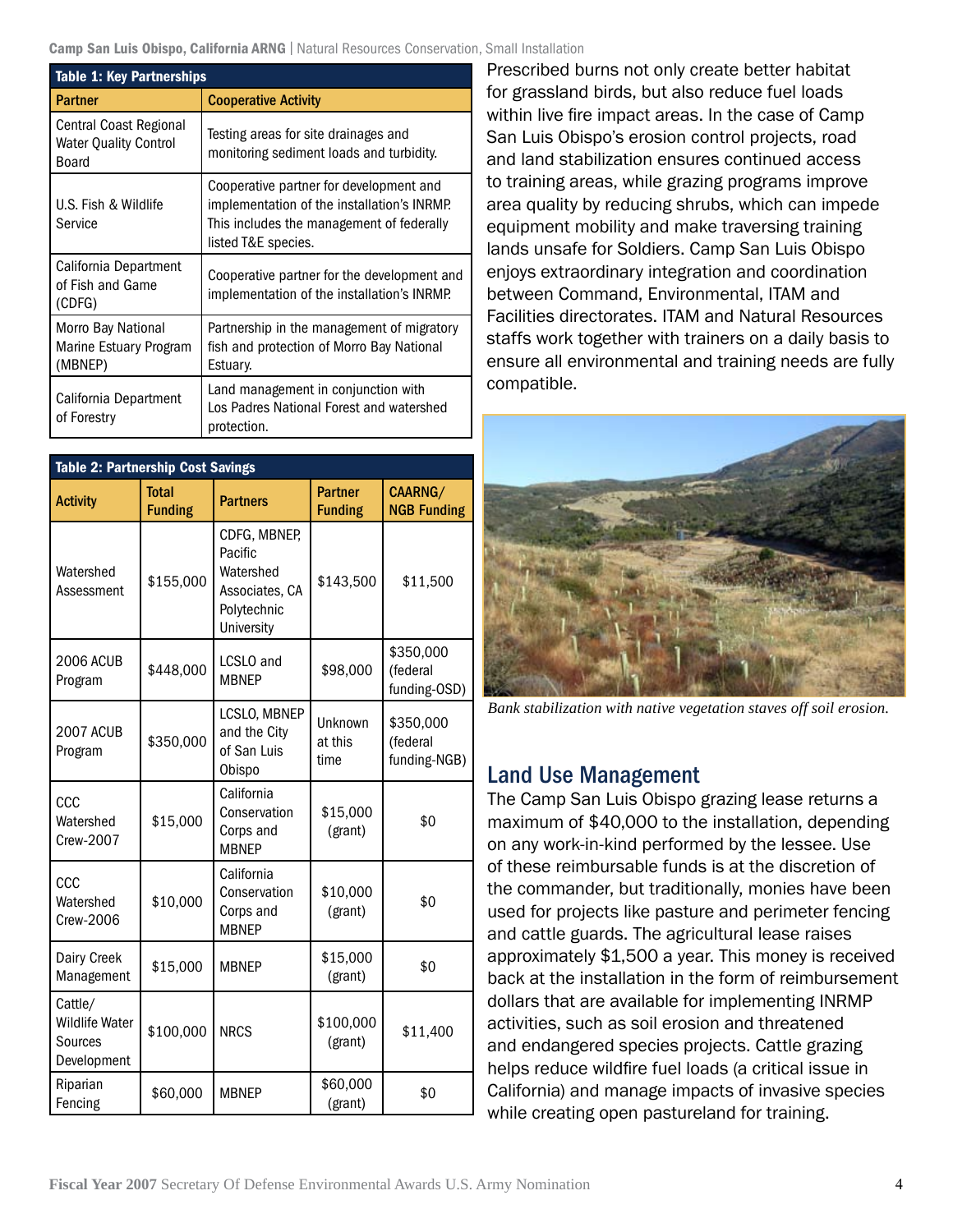Camp San Luis Obispo lies within the headwaters of the Chorro Creek watershed, which drains into the protected Morro Bay Estuary, and contains two tributaries that are designated as significant evolutionary units for the federally endangered steelhead trout. Water conservation and erosion/ sediment control are critical for steelhead trout and ensures that sedimentation concerns do not interrupt the trout lifecycle.

The remediation at a former chromium mine is in its second year of implementation. The first season (2006) of restoration involved planting approximately 8,000 native plants. Vegetation is monitored continuously with photo points to track plant survival and establish an erosion control baseline. As part of ecosystem management and sustainability, 45 different seed species were collected on site for erosion control. The overall project is stabilizing soils and preventing negative sedimentation impacts to sensitive species in Chorro Creek and Morro Bay National Estuary.

Sustainable land rehabilitation and maintenance is a very important component for the installation's ITAM program. Training lands that are not maintained can become unsuitable for training (e.g., soil erosion, vegetation depletion) and in turn reduce the training footprint on the installation. Maintaining lands suitable for training meets the INRMP objective of ensuring no net loss in the capability of installation training lands to support training.

# Forest Management

Camp San Luis Obispo does not have an active forestry program but prescribed burning does occur on impact ranges to reduce fuel loads, maintain ecological health, and improve training site quality. Approximately 300 acres are burned annually, creating ideal conditions for nesting grassland birds and keeping large expanses of training lands open.

# Fish and Wildlife

Three federally endangered species (Chorro Creek bog thistle, steelhead trout and California red-legged frog) are found on Camp San Luis Obispo. Habitat exists on the installation for two other species (California condor and Least Bell's vireo) to potentially occur.



*Camp San Luis' INRMP protects the California red-legged frog.*

There are no state listed species, other than the Chorro Creek bog thistle which is both a state and federally listed species, found on the installation.

Besides the endangered species found on Camp San Luis Obispo, the installation must consider the management of other sensitive species. Seven animals found on the installation are federal species of concern and California Department of Fish and Game Special Concern Species. Thirteen other animals are solely California Department of Fish and Game Special Concern Species.

The team is well aware that ecosystem management is the common goal for both the installation and the state and that natural resources management does not end at the installation fence line. Camp San Luis Obispo has begun to identify areas where the goals of the State Wildlife Action Plan (SWAP) can be incorporated into the installation's INRMP and viceversa. This includes work with sensitive bird species and the Chorro Creek bog thistle. To assist in the process of communicating with the state and sharing ecosystem oriented concepts, several staff members have attended a DoD sponsored SWAP workshop.

### Installation Outreach

Due to the large diversity of migratory birds on Camp San Luis Obispo, the local Audubon Society frequently conducts birding fieldtrips and their annual Christmas bird count on the installation. The establishment of ACUB lands outside the fence line will expand public recreation opportunities, including hiking and biking. Camp San Luis Obispo offers non-profit organizations the opportunity to hike some of the existing trails on the installation.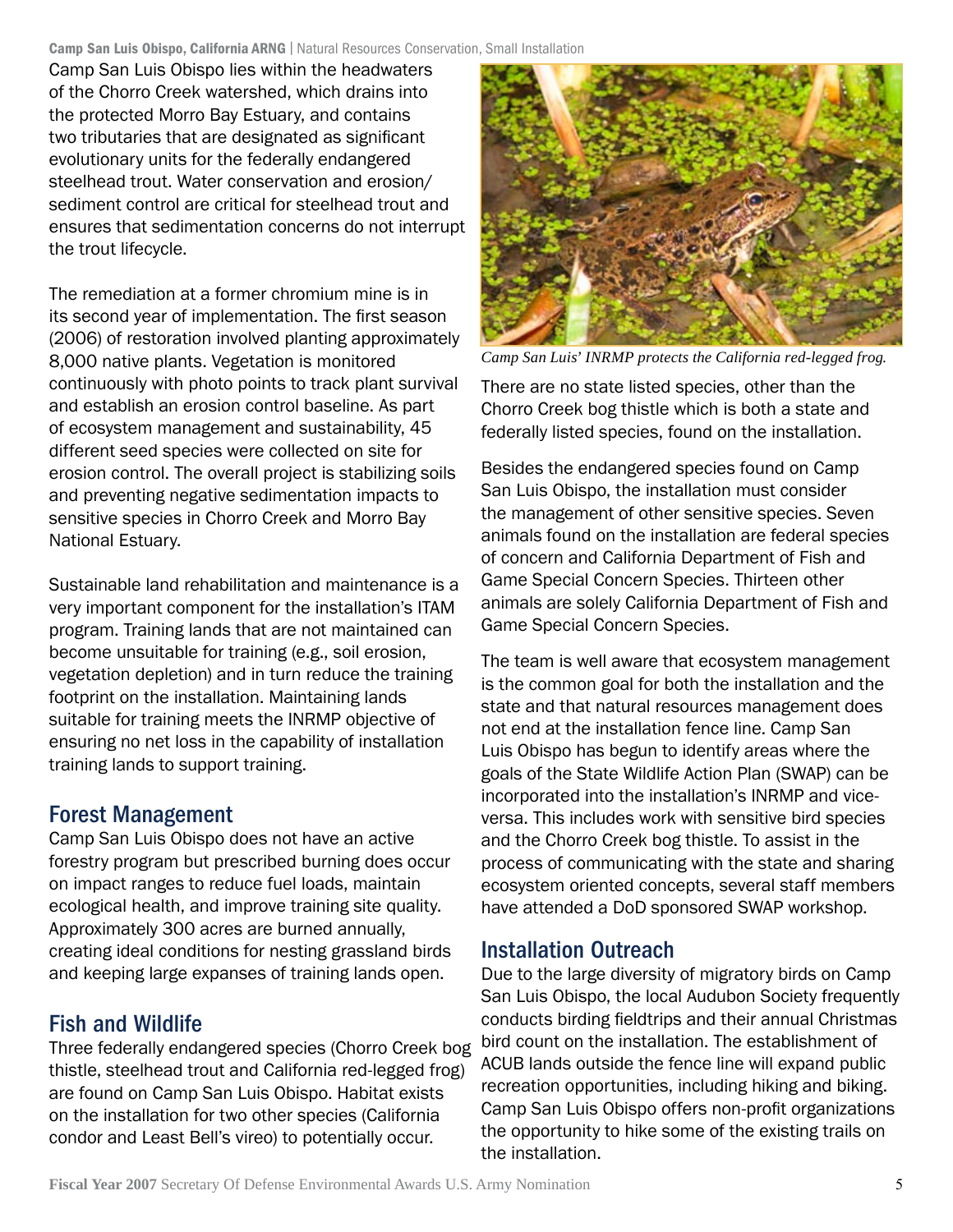The Environmental Office staff botanist works with a group of Southern California botanists who share practical information on the management of botanical resources. She also works with the San Luis Obispo Weed Management Area group addressing and coordinating invasive plant species management throughout the county.

Camp San Luis Obispo hosted a workshop put on by the UC Berkeley Jepson Herbarium. Attendees were given a tour of some of the special botanical areas on the installation with emphasis on viewing sensitive species, like the Chorro Creek bog thistle, and education on the installation's management of these species.

ITAM staff has supported the county of San Luis Obispo botanical garden by securing plant material (*Juncus* spp.) to rebuild a Native American structure. This activity supports the INRMP objective of providing human-valued products of renewable natural resources.

# Invasive Species Control and Pest Management

Invasive species that harm biodiversity and impinge upon training are being managed both mechanically and chemically, when necessary. Several invasive plant species hinder training at Camp San Luis Obispo, including purple star and wooly distaff thistles, both of which occur over much of the Camp San Luis Obispo training lands. These plants have very sharp spines that can cause pain and injury to troops, especially during dismounted maneuvers. The environmental office and ITAM staff have coordinated their efforts to control these and other invasive plants by mapping invasive locations, prioritizing areas and plants to be treated, developing treatment strategies and funding treatment costs. ITAM and the Environmental Office have also worked together with the California Conservation Corps (CCC) for removal of purple star thistle growing in close proximity to the federally and state endangered Chorro Creek bog thistle. The installation has an up to date pest management plan and an invasive species component of the INRMP that are used to assist



*Prescribed burning destroys invasive plants and makes training areas safer for Soldiers.*

installation personnel with the control of invasive species and pests. The plans are reviewed annually and updates are made as needed. All application of herbicides and pesticides is done by certified applicators in accordance with state and federal laws.

# Conservation Education

Camp San Luis Obispo staff participates in the annual San Luis Obispo Earth Day and Pearl Harbor Day celebrations, manning booths at the events to educate the community about environmental activities at Camp San Luis Obispo. The installation also actively works with local groups, specifically the Boy Scouts, through tree planting and environmental education.

The Grizzly Youth Academy, a 22 week resident program for second chance kids, is located on base. The purpose of the program is to take advantage of the Camp San Luis Obispo environment through hiking and outdoor education. The Camp San Luis Obispo staff provides tours and uses program cadets on some of the installation's projects, like planting native flora, as part of their job shadowing program.

Achievement House is a school for the mentally handicapped and is a base tenant. Natural resources staff have taken participants on nature tours, seed collecting walks and assisted them in growing plants for installation projects, including Dairy Creek restoration and stabilization.